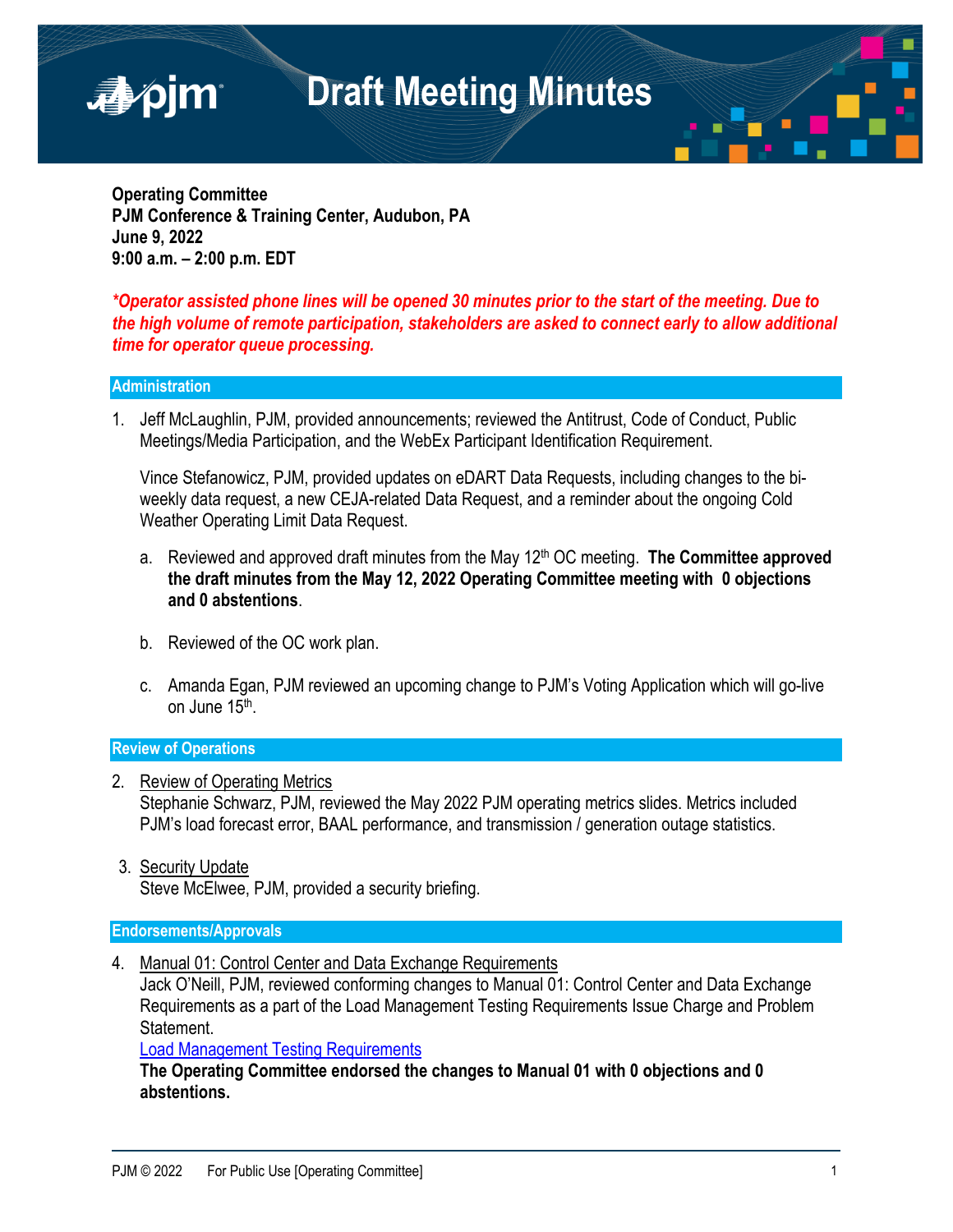



### **First Reading**

### 5. Internal NITS Process

Susan McGill, PJM, reviewed a proposed Issue Charge and Problem Statement that will clarify and enhance the processes related to internal Network Integration Transmission Service (NITS). **The Operating Committee will be asked to approve the Issue Charge at its next meeting.**

- 6. Max Emergency Changes for Resource Limitation Reporting
	- a) Chris Pilong, PJM, presented a first read of Package A addressing the Max Emergency Changes for Resource Limitation Reporting matrix as a part of the Consensus Based Issue Resolution Lite process.
	- b) Joel Luna, Monitoring Analytics, presented a first read of Package B addressing the Max Emergency Changes for Resource Limitation Reporting matrix as a part of the Consensus Based Issue Resolution Lite process.

**The Operating Committee will be asked to endorse these proposals at its next meeting.** [Issue Tracking: Max Emergency Changes for Resource Limitation Reporting](https://www.pjm.com/committees-and-groups/issue-tracking/issue-tracking-details.aspx?Issue=65273322-ad48-4a54-b630-a480c5695a14)

### 6A. Manual 14D: Generator Operational Requirements

Dave Egan, PJM, reviewed changes to Manual 14D: Generator Operational Requirements as a part of the Deactivation Analysis Period quick fix process.

**The Operating Committee will be asked to endorse these changes at its next meeting.** [Deactivation Analysis Period](https://pjm.com/committees-and-groups/issue-tracking/issue-tracking-details.aspx?Issue=ce96c0de-ffc6-4415-b836-d1bada79099f)

### **Additional Items**

7. Upcoming Filing Related to EPA Proposed Rule

Gary Helm, PJM, provided stakeholders with an update about PJM's intent to file comments in response to the Environmental Protection Agency's proposed rule on the Federal Implementation Plan Addressing Regional Ozone Transport for the 2015 Ozone National Ambient Air Quality Standard regarding emission of nitrogen oxides from generating units. (Docket EPA-HQ-OAR-2021-0668)

- 8. Managing Transmission Line Ratings Order No. 881 Compliance Filing (RM20-16-000) Update David Hislop, PJM, and Bilge Derin, PJM, provided an informational update regarding PJM's FERC Order No. 881 compliance efforts relating to ambient adjusted ratings. Although subject to continued discussion and revision, PJM has also posted a draft of the proposed Tariff language that will be filed as part of PJM's July 12, 2022 Order No. 881 compliance filing. [Order 881](https://www.ferc.gov/media/e-1-rm20-16-000)
- 9. PPL Dynamic Line Rating Implementation Update Dave Hislop, PJM, provided an update on the implementation of the PPL Dynamic Line Rating.
- 10. Synchronous Reserve Event Actions and Expectations Update Ilyana Dropkin, PJM, provided an update on the SRDTF activities. [SRDTF Website](https://pjm.com/committees-and-groups/task-forces/srdtf)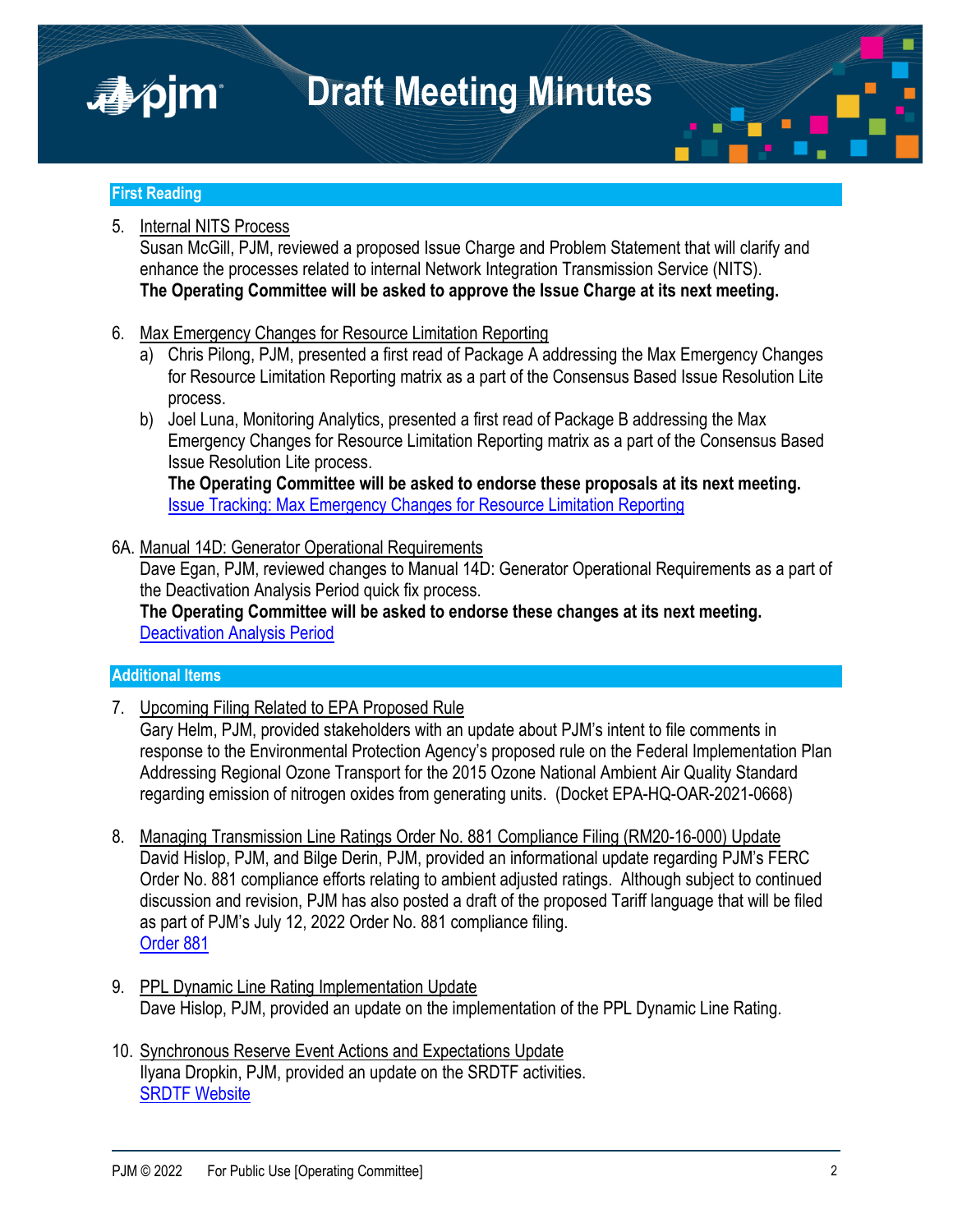



- 11. Regulation Performance Update Ilyana Dropkin, PJM, provided an update on PJM regulation market performance.
- 12. Primary Frequency Response Update Ross Kelly, PJM, provided an update on PJM primary frequency response performance.
- 13. Synchronous Reserve Update

Dave Kimmel, PJM, will provide a review of recent synchronous reserve performance. **This item was moved to the Informational Only Postings section.**

14. Reliability Compliance Update

Becky Davis, PJM, provided an abbreviated update on NERC, SERC, RF, and NAESB standards, and other pertinent regulatory and compliance information. The update was abbreviated in the interest of time, and as a result, an updated slide deck was posted to reflect additional detail for the topics that were not verbally presented.

15. Outage Coordination

Paul McGlynn, PJM, provided an update on the approach and timeline for working the outage coordination Issue Charge approved at the May OC meeting.

### **Working Items**

16. Renewable Dispatch

Janell Fabiano, PJM, facilitated a discussion to identify solution options and review solution packages on the Renewable Dispatch matrix as part of the Consensus Based Issue Resolution process. [Issue Tracking: Renewable Dispatch](https://www.pjm.com/committees-and-groups/issue-tracking/issue-tracking-details.aspx?Issue=197f2bf2-4d61-4894-bc57-e91267bb6dce)

### IROL-CIP Cost Recovery

First reading of the IROL-CIP Cost Recovery solution package(s) was deferred until the July OC meeting.

### **Informational Only Postings**

- 17. System Operations Subcommittee (SOS) Donnie Bielak, PJM, provided a summary of the most recent SOS meeting.
- 13. Synchronous Reserve Update Dave Kimmel, PJM, provided a review of recent synchronous reserve performance.

### **Attendance**

|  | Last Name | First Na.<br><b>Name</b> | Company | Sector |
|--|-----------|--------------------------|---------|--------|
|--|-----------|--------------------------|---------|--------|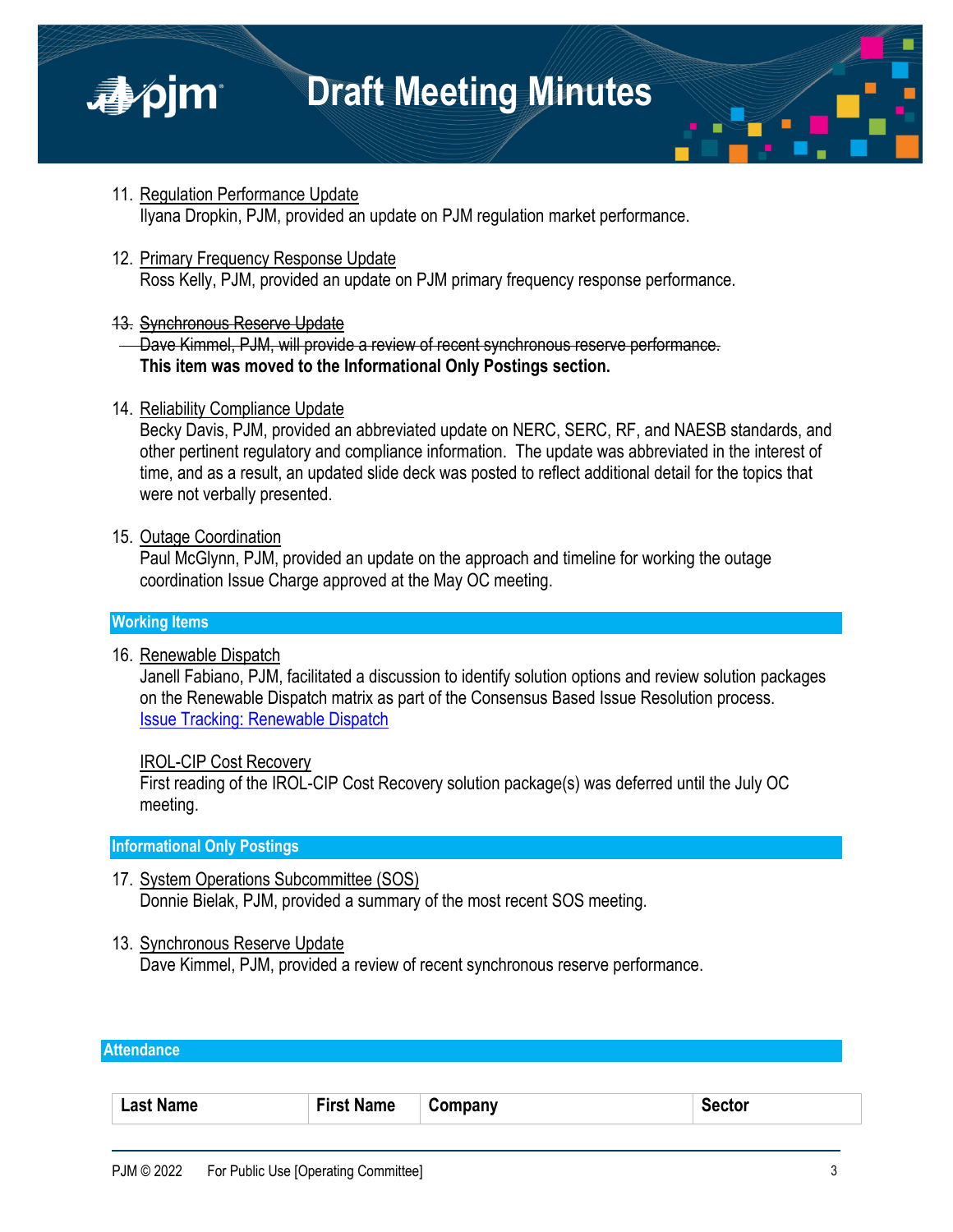

| McGlynn (Chair)        | Paul          | PJM Interconnection                                  | None                      |
|------------------------|---------------|------------------------------------------------------|---------------------------|
| McLaughlin (Secretary) | Jeffrey       | PJM Interconnection                                  | None                      |
| Abdur-Rahman           | <b>Muhsin</b> | ABB Enterprise Software Inc.                         | None                      |
| Advena                 | Chris         | PJM Interconnection                                  | None                      |
| Aguilar                | Fabiano       | Storm Power, LLC                                     | <b>Other Supplier</b>     |
| Anastasio              | Elizabeth     | PJM Interconnection                                  | None                      |
| Anders                 | David         | PJM Interconnection                                  | None                      |
| <b>Baker</b>           | Jeff          | Duke Energy Ohio, Inc.                               | <b>Transmission Owner</b> |
| <b>Barker</b>          | Jason         | Constellation Energy Generation,<br>LLC              | <b>Generation Owner</b>   |
| <b>Barnett</b>         | Paul          | Silver Run Electric, LLC                             | <b>Transmission Owner</b> |
| <b>Beblo</b>           | Olivia        |                                                      |                           |
| <b>Benchek</b>         | Jim           | American Transmission Systems, Inc.                  | <b>Transmission Owner</b> |
| <b>Bennett</b>         | Dan           | PJM Interconnection                                  | None                      |
| Berton                 | Tyler         | <b>AEP Appalachian Transmission</b><br>Company, Inc. | <b>Transmission Owner</b> |
| <b>Bielak</b>          | Donnie        | PJM Interconnection                                  | None                      |
| <b>Bleiweis</b>        | <b>Bruce</b>  | DC Energy LLC                                        | <b>Other Supplier</b>     |
| <b>Bowring</b>         | Joe           | <b>Monitoring Analytics</b>                          | None                      |
| <b>Boyle</b>           | Glen          | PJM Interconnection                                  | None                      |
| <b>Braerman</b>        | Ken           | <b>Baltimore Gas and Electric Company</b>            | <b>Transmission Owner</b> |
| <b>Brodbeck</b>        | John          | <b>EDP Renewables North America,</b><br>LLC          | <b>Generation Owner</b>   |
| Callaghan              | Chris         | PJM Interconnection                                  | None                      |
| Callis                 | Joe           | PJM Interconnection                                  | None                      |
| Capra                  | Carlo         | <b>ITC Interconnection, LLC</b>                      | <b>Transmission Owner</b> |
| Carroll                | Rebecca       | PJM Interconnection                                  | None                      |
| Chang                  | Sean          | Shell Energy North America (US),<br>L.P.             | <b>Other Supplier</b>     |
| Circelli               | Roseanne      | <b>Public Service Electric &amp; Gas</b><br>Company  | <b>Transmission Owner</b> |
| Clark                  | Alden         | DC Energy LLC                                        | <b>Other Supplier</b>     |
| Colaresi               | Chandra       | <b>Cpower Energy Management</b>                      | None                      |
| Corash                 | Richard       | PSEG Energy Resources & Trade<br>LLC                 | <b>Other Supplier</b>     |
| Dadourian              | John          | <b>Monitoring Analytics</b>                          | None                      |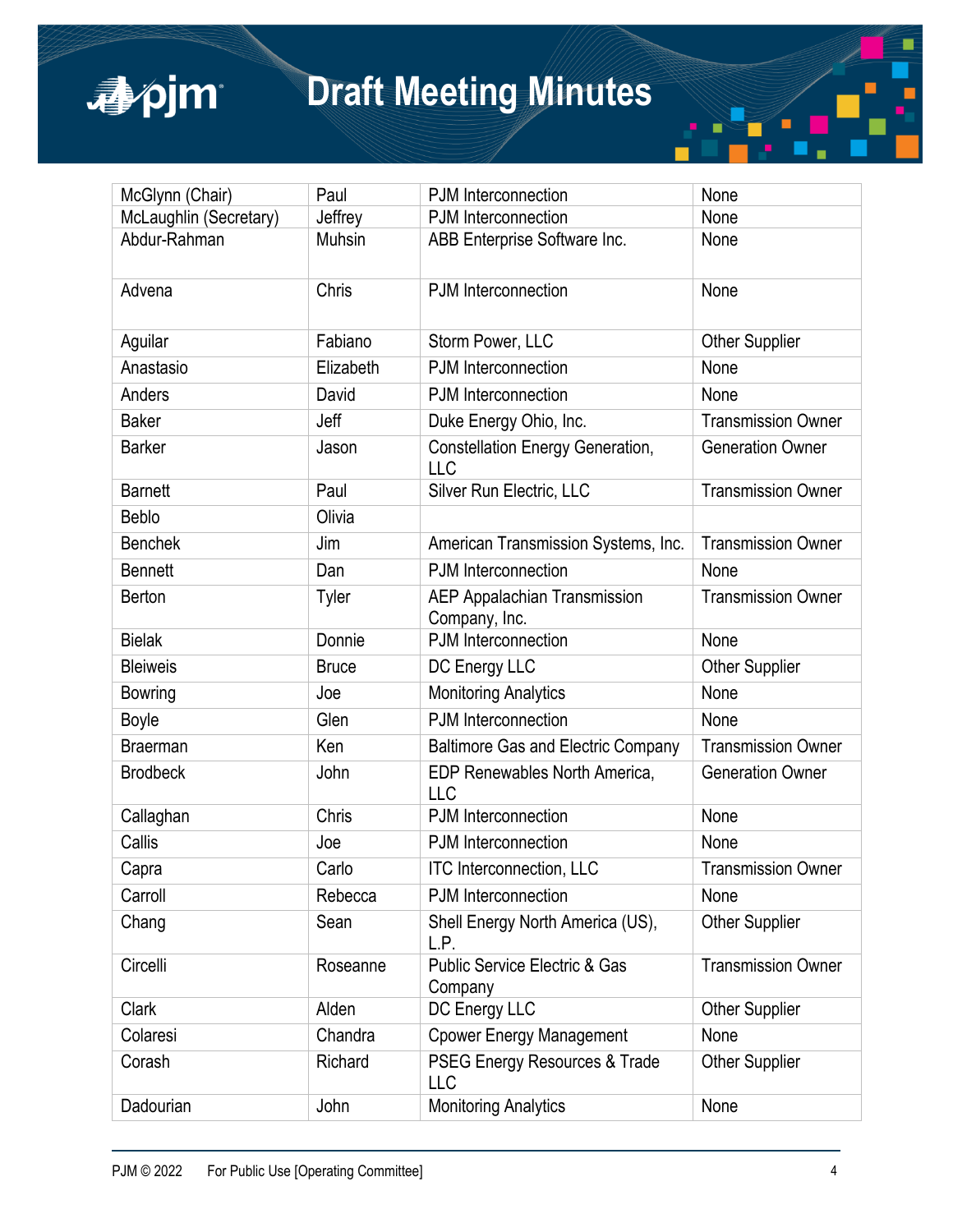apjm

| Dajewski             | Paul         | PJM Interconnection                            | None                      |  |
|----------------------|--------------|------------------------------------------------|---------------------------|--|
| Dantonio             | Phil         | PJM Interconnection                            | None                      |  |
| Davis                | Elizabeth    | PJM Interconnection                            | None                      |  |
| Degiusto             | Vince        | <b>UGI Development Company</b>                 | <b>Generation Owner</b>   |  |
| Derin                | Bilge        | PJM Interconnection                            | None                      |  |
| Domian               | Christin     | Duquesne Light Company                         | <b>Transmission Owner</b> |  |
| <b>Dropkin</b>       | Ilyana       | PJM Interconnection                            | None                      |  |
| Dugan                | Chuck        | East Kentucky Power Cooperative,<br>Inc.       | <b>Transmission Owner</b> |  |
| Egan                 | Amanda       | PJM Interconnection                            | None                      |  |
| Egan                 | David        | PJM Interconnection                            | None                      |  |
| <b>Elkins</b>        | Rachel       | <b>FirstEnergy Corporation</b>                 | <b>Transmission Owner</b> |  |
| Ellis                | Dean         | Dynegy Marketing and Trade, LLC                | <b>Generation Owner</b>   |  |
| Fabiano              | Janell       | PJM Interconnection                            | None                      |  |
| Fernandez            | Ray          | PJM Interconnection                            | None                      |  |
| Fhemk                | Jessica      |                                                |                           |  |
| Fitzpatrick          | <b>Brian</b> | PJM Interconnection                            | None                      |  |
| Foladare             | Ken          | Geenex Solar LLC                               | <b>Generation Owner</b>   |  |
| Forcum               | David        | Duke Energy Ohio, Inc.                         | <b>Transmission Owner</b> |  |
| <b>Foster Cronin</b> | Denise       | East Kentucky Power Cooperative,<br>Inc.       | <b>Transmission Owner</b> |  |
| Franks               | Chris        | PJM Interconnection                            | None                      |  |
| Frogg                | Darrell      | PJM Interconnection                            | None                      |  |
| Gilani               | Rehan        | ConEdison Energy, Inc.                         | <b>Other Supplier</b>     |  |
| Goodstein            | Jon          | DC Energy, LLC                                 | <b>Other Supplier</b>     |  |
| Greiner              | Gary         | American PowerNet Management                   | <b>End-Use Customer</b>   |  |
| Guntle               | Vince        | American PowerNet Management                   | <b>End-Use Customer</b>   |  |
| Hammack              | Matthew      | <b>PPL Electric Utilities Corporation</b>      | <b>Transmission Owner</b> |  |
| Hatch                | Kevin        | PJM Interconnection                            | None                      |  |
| Hehir                | Flannan      | Appian Way Energy Partners<br>MidAtlantic, LLC | <b>Other Supplier</b>     |  |
| Helm                 | Gary         | PJM Interconnection                            | None                      |  |
| Hepplewhite          | Peter        | <b>Wrigley Capital LLC</b>                     | <b>Other Supplier</b>     |  |
| <b>Hicks</b>         | Dave         | <b>Noble Americas Energy Solutions</b><br>LLC  | None                      |  |
| Hislop               | David        | PJM Interconnection                            | None                      |  |
| Hoatson              | Tom          | Riverside Generating, LLC                      | <b>Generation Owner</b>   |  |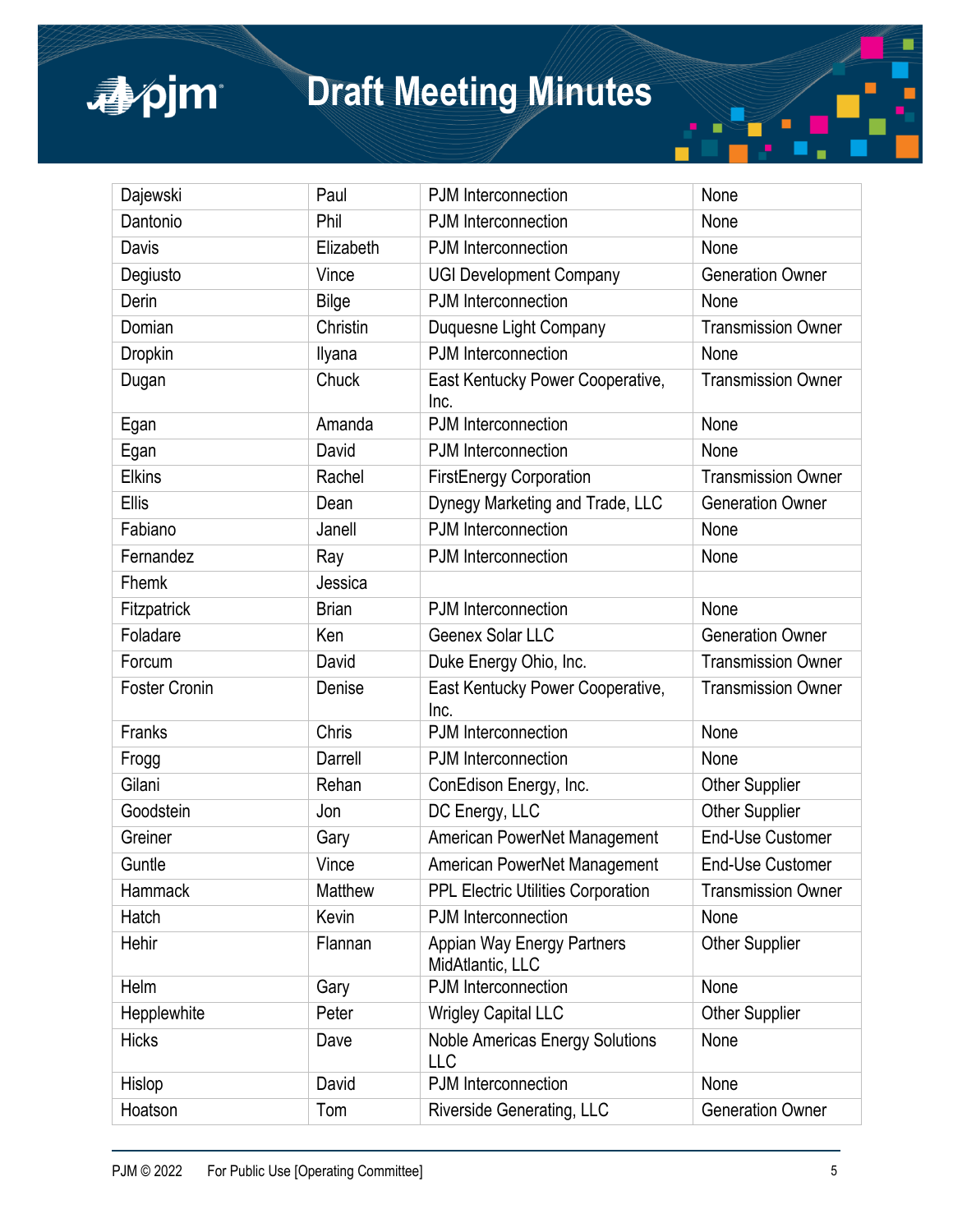apjm

| Hoey         | Edward         | PJM Interconnection                            | None                        |  |
|--------------|----------------|------------------------------------------------|-----------------------------|--|
| Hohenshilt   | Jennifer       | Talen Energy Marketing, LLC                    | <b>Generation Owner</b>     |  |
| Horning      | Lynn           | Customized Energy Solutions, Ltd.              | None                        |  |
| Horstmann    | John           | Dayton Power & Light Company                   | <b>Transmission Owner</b>   |  |
| Hull         | Gerit          | American Municipal Power, Inc.                 | <b>Electric Distributor</b> |  |
| Hurwich      | Mark           | Elliott Bay Energy Trading, LLC                | <b>Other Supplier</b>       |  |
| Hyatt        | Earl           | <b>Monitoring Analytics</b>                    | None                        |  |
| Hyzinski     | Tom            | GT Power Group, LLC                            | None                        |  |
| Idzior       | John           | <b>ReliabilityFirst</b>                        | None                        |  |
| ller         | Art            | Indiana Office of Utility Consumer<br>Counsel  | <b>End-Use Customer</b>     |  |
| Jardot       | Gina           | NRG Power Marketing, LLC                       | <b>Generation Owner</b>     |  |
| Johnson      | Carl           | Customized Energy Solutions, Ltd.              | None                        |  |
| Johnston     | David          | Indiana Utility Regulatory<br>Commission       | None                        |  |
| Josyula      | Siva           | <b>Monitoring Analytics</b>                    | None                        |  |
| Kalaskar     | Rahul          | <b>AES Ohio Generation, LLC</b>                | <b>Generation Owner</b>     |  |
| Keenan       | <b>Matthew</b> | Jpower USA                                     | None                        |  |
| Kelly        | Ross           | PJM Interconnection                            | None                        |  |
| Kelly        | Stephen        | <b>Brookfield Energy Marketing LP</b>          | <b>Other Supplier</b>       |  |
| Kent         | Janessa        | Duquesne Light Company                         | <b>Transmission Owner</b>   |  |
| Kilgallen    | Kevin          | <b>Avangrid Renewables LLC</b>                 | <b>Generation Owner</b>     |  |
| Kimmel       | David          | PJM Interconnection                            | None                        |  |
| Kogut        | George         | New York Power Authority                       | <b>Other Supplier</b>       |  |
| Kudryavtseva | Viktoriya      | Gen IV Investment Opportunities,<br><b>LLC</b> | <b>Other Supplier</b>       |  |
| Lai          | Erin           | PJM Interconnection                            | None                        |  |
| Lee          | Ray            | PJM Interconnection                            | None                        |  |
| Liang-Nicol  | Cecilia        | Monongahela Power Company                      | <b>Transmission Owner</b>   |  |
| Libbos       | Robin          | <b>FirstEnergy Corporation</b>                 | <b>Transmission Owner</b>   |  |
| Lieberman    | <b>Steve</b>   | American Municipal Power, Inc.                 | <b>Electric Distributor</b> |  |
| Luna         | Joel           | <b>Monitoring Analytics</b>                    | None                        |  |
| Lynch        | Jessica        | PJM Interconnection                            | None                        |  |
| Mabry        | David          | <b>McNees Wallace &amp; Nurick LLC</b>         | None                        |  |
| Mali         | Gizella        | PJM Interconnection                            | None                        |  |
| Matufzak     | Alex           | <b>UGI Energy Services, LLC</b>                | <b>Other Supplier</b>       |  |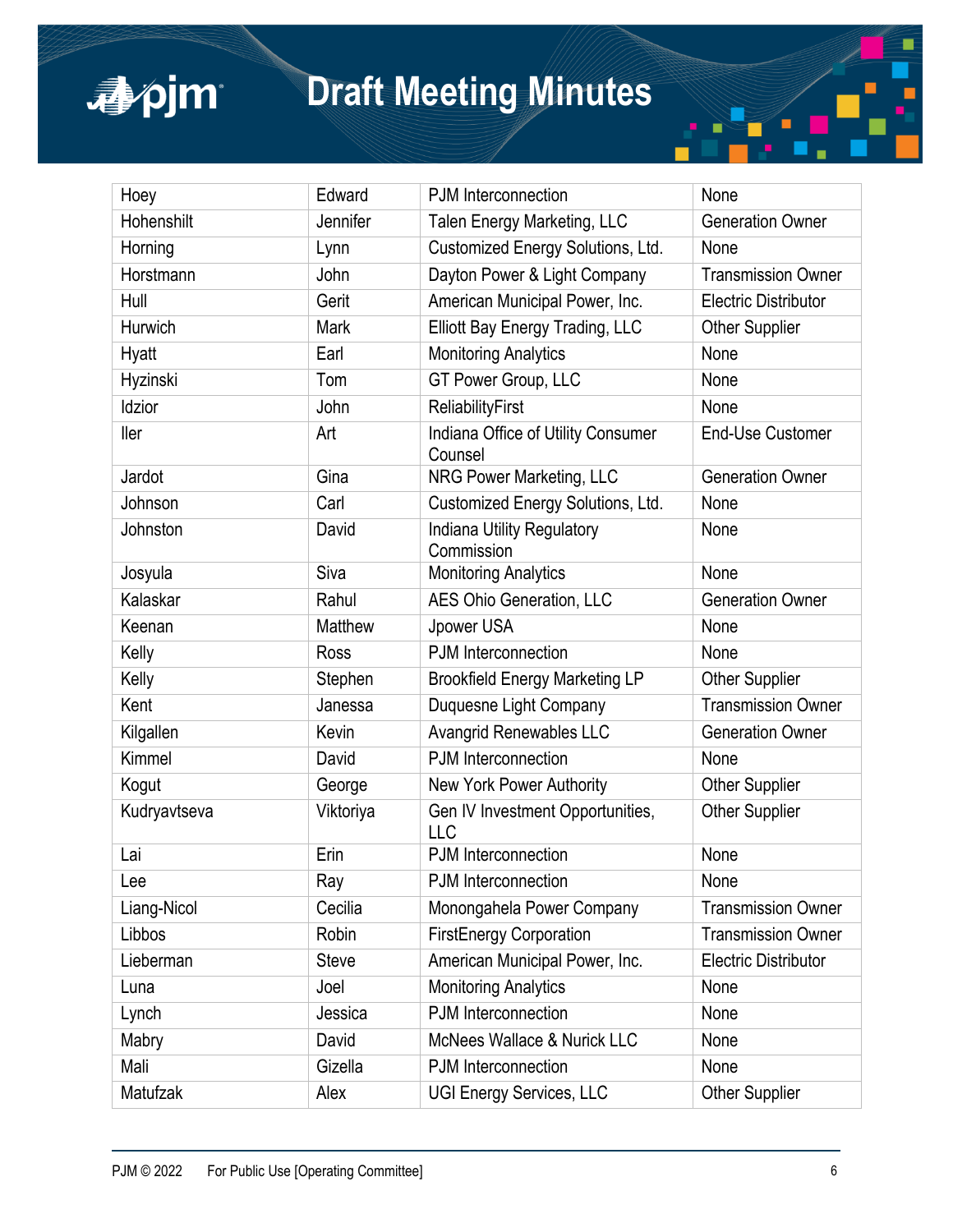# apjm

## **Draft Meeting Minutes**

| <b>McGill</b>   | Susan         | PJM Interconnection                                                                   | None                        |
|-----------------|---------------|---------------------------------------------------------------------------------------|-----------------------------|
| McLaverty       | Megan         | PJM Interconnection                                                                   | None                        |
| Midgley         | Sharon        | Exelon Business Services Company,<br><b>Transmission Owner</b><br>LC                  |                             |
| Nader           | Jordan        | RunnerStone, LLC<br>None                                                              |                             |
| Neubrander      | Kerry         | DC Energy Mid-Atlantic, LLC                                                           | <b>Other Supplier</b>       |
| O' Neill        | Jack          | PJM Interconnection                                                                   | None                        |
| <b>Okenfuss</b> | James         | Savion, LLC                                                                           | None                        |
| O'Leary         | Chris         | PSEG Energy Resources & Trade<br><b>LLC</b>                                           | <b>Other Supplier</b>       |
| Ondayko         | <b>Brock</b>  | <b>AEP Appalachian Transmission</b><br>Company, Inc.                                  | <b>Transmission Owner</b>   |
| Pakela          | Gregory       | DTE Energy Trading, Inc.                                                              | <b>Other Supplier</b>       |
| Patel           | Shodhan       | Constellation Energy Generation,<br><b>LLC</b>                                        | <b>Generation Owner</b>     |
| Peebles         | Andy          | Saracen Energy East LP                                                                | <b>Other Supplier</b>       |
| Phillips        | Darlene       | PJM Interconnection                                                                   | None                        |
| Pilch           | Joe           | Duquesne Light Company                                                                | <b>Transmission Owner</b>   |
| Filomena        | Guy           | Customized Energy Solutions, Ltd.                                                     | None                        |
| Pilong          | Chris         | PJM Interconnection                                                                   | None                        |
| Pincus          | <b>Steven</b> | PJM Interconnection                                                                   | None                        |
| Price           | Mark          | DC Energy Mid-Atlantic, LLC                                                           | None                        |
| Procuniar       | Jason         | Buckeye Power, Inc.                                                                   | <b>Electric Distributor</b> |
| Ramsey          | James         | Suffolk Fund LLC                                                                      | None                        |
| Robinson        | Becky         | Vista Energy Marketing, L.P.                                                          | <b>Other Supplier</b>       |
| Rogers          | Aaron         | East Kentucky Power Cooperative,<br>Inc.                                              | <b>Transmission Owner</b>   |
| Rohrbach        | John          | Southern Maryland Electric<br>Cooperative, Inc.                                       | <b>Electric Distributor</b> |
| Rosenberger     | Eric          | PPL Electric Utilities Corp. dba PPL<br><b>Transmission Owner</b><br><b>Utilities</b> |                             |
| Rutledge        | Craig         | <b>AEP Appalachian Transmission</b><br>Company, Inc.                                  | <b>Transmission Owner</b>   |
| Sasser          | Jonathan      | Customized Energy Solutions, Ltd.                                                     | None                        |
| Scarpiganato    | David         | Calpine Energy Services, L.P.                                                         | <b>Generation Owner</b>     |
| Schroeder       | Connie        |                                                                                       |                             |
| Schwarz         | Stephanie     | PJM Interconnection                                                                   | None                        |
| Schweizer       | David         | PJM Interconnection                                                                   | None                        |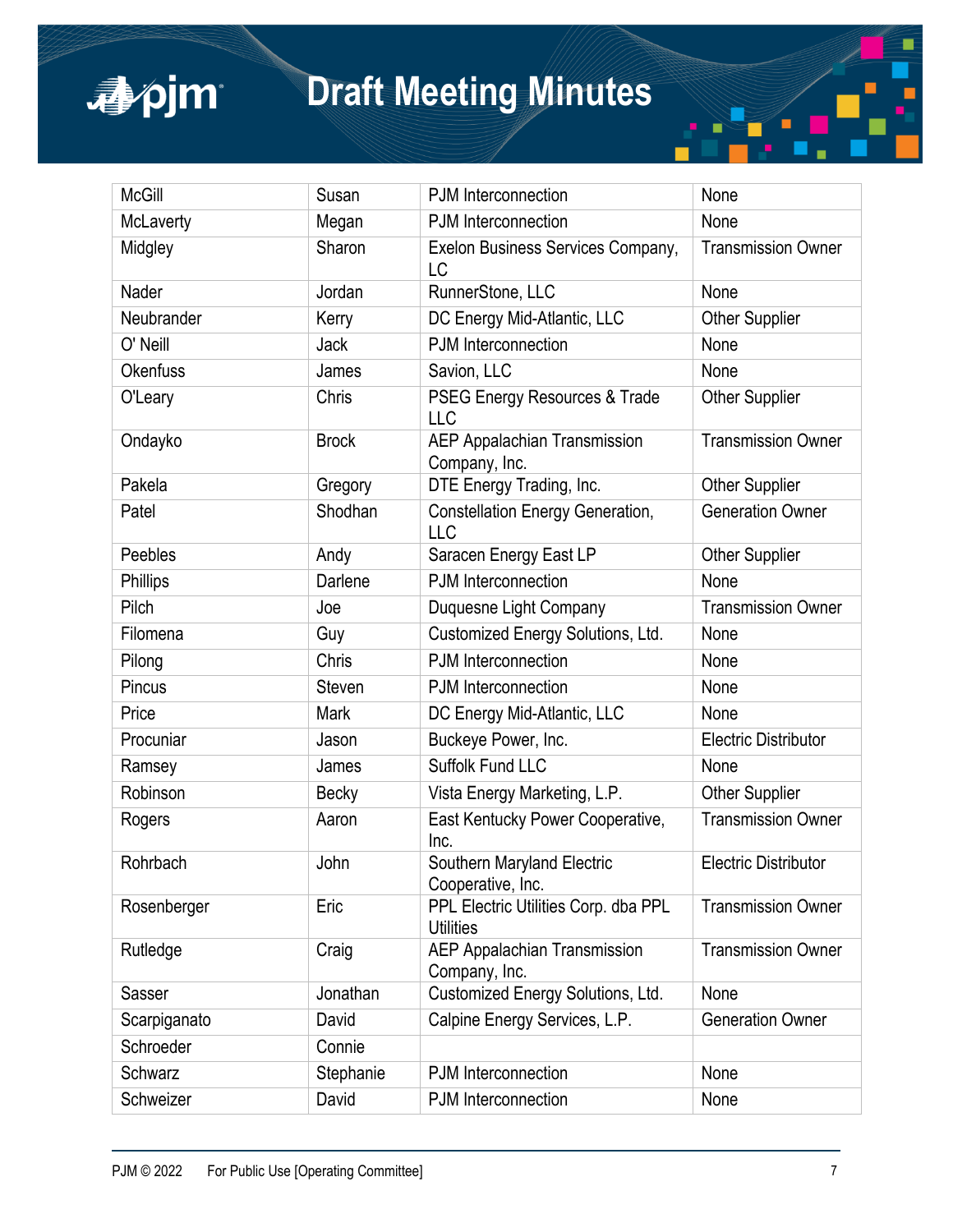### apjm

### **Draft Meeting Minutes**

| <b>Sells</b>   | Scott       | East Kentucky Power Cooperative,<br><b>Transmission Owner</b><br>Inc.            |                           |  |
|----------------|-------------|----------------------------------------------------------------------------------|---------------------------|--|
| Shaughnpssy    | Mike        | Duquesne Light Company<br><b>Transmission Owner</b>                              |                           |  |
| Sloan          | Ben         | Organization of PJM States, Inc.<br>None<br>(OPSI)                               |                           |  |
| Sotkiewicz     | Paul        | <b>E-Cubed Policy Associates</b>                                                 | None                      |  |
| Souder         | Richard     | PJM Interconnection                                                              | None                      |  |
| Spatafore      | Julia       | PJM Interconnection                                                              | None                      |  |
| Stadelmeyer    | Rebecca     | PJM Interconnection                                                              | None                      |  |
| <b>Stanisz</b> | <b>Mark</b> | PJM Interconnection                                                              | None                      |  |
| Stefanowicz    | Vincent     | PJM Interconnection                                                              | None                      |  |
| Stemetzki      | Mike        | <b>PJM</b> Interconnection<br>None                                               |                           |  |
| <b>Stern</b>   | Alex        | <b>Public Service Electric &amp; Gas</b><br><b>Transmission Owner</b><br>Company |                           |  |
| <b>Stone</b>   | Andy        | <b>PJM</b> Interconnection<br>None                                               |                           |  |
| Sturgeon       | John        | Duke Energy Business Services LLC<br><b>Transmission Owner</b>                   |                           |  |
| Sullivan       | James       | Neptune Regional Transmission<br><b>Transmission Owner</b><br>System, LLC        |                           |  |
| Svenson        | Heather     | <b>Public Service Electric &amp; Gas</b><br>Company                              | <b>Transmission Owner</b> |  |
| Swalwell       | <b>Brad</b> | Tangent Energy Solutions, Inc.<br><b>Other Supplier</b>                          |                           |  |
| Sweeney        | Rory        | <b>GT Power Group</b><br>None                                                    |                           |  |
| Swigonski      | Frank       | Advanced Energy Economy, Inc.<br>None                                            |                           |  |
| Tam            | Simon       | PJM Interconnection                                                              | None                      |  |
| Velummylum     | Ganesh      | <b>Bright Night Power</b><br>None                                                |                           |  |
| Whicehead      | Jeff        | <b>GT Power Group</b><br>None                                                    |                           |  |
| Yoder          | Michael     | RTO Insider                                                                      | None                      |  |
| Yovanovich     | Laura       | PJM Interconnection                                                              | None                      |  |
| Zhang          | Michael     | <b>PJM</b> Interconnection                                                       | None                      |  |

**OC Subcommittee/ Task Force Informational Section**

System Operations Subcommittee (SOS): [SOS Website](https://www.pjm.com/committees-and-groups/subcommittees/sos.aspx) Data Management Subcommittee (DMS): **[DMS Website](https://www.pjm.com/committees-and-groups/subcommittees/dms.aspx)** DER & Inverter-Based Resources Subcommittee (DIRS): [DIRS Website](https://pjm.com/committees-and-groups/subcommittees/dirs.aspx) Fuel Requirements for Black Start Resources: [Fuel Reqt. for Black Start Resources Issue Tracker](https://www.pjm.com/committees-and-groups/issue-tracking/issue-tracking-details.aspx?Issue=%7bB7F726E1-9F06-414E-8516-4D69B5050AF4%7d) Synchronous Reserve Deployment Task Force: **[SRDTF Website](https://pjm.com/committees-and-groups/task-forces/srdtf)** IROL – CIP Cost Recovery: [IROL – CIP Cost Recovery Issue Tracker](https://www.pjm.com/committees-and-groups/issue-tracking/issue-tracking-details.aspx?Issue=710db719-4399-4cd0-98e6-042ba34817f0)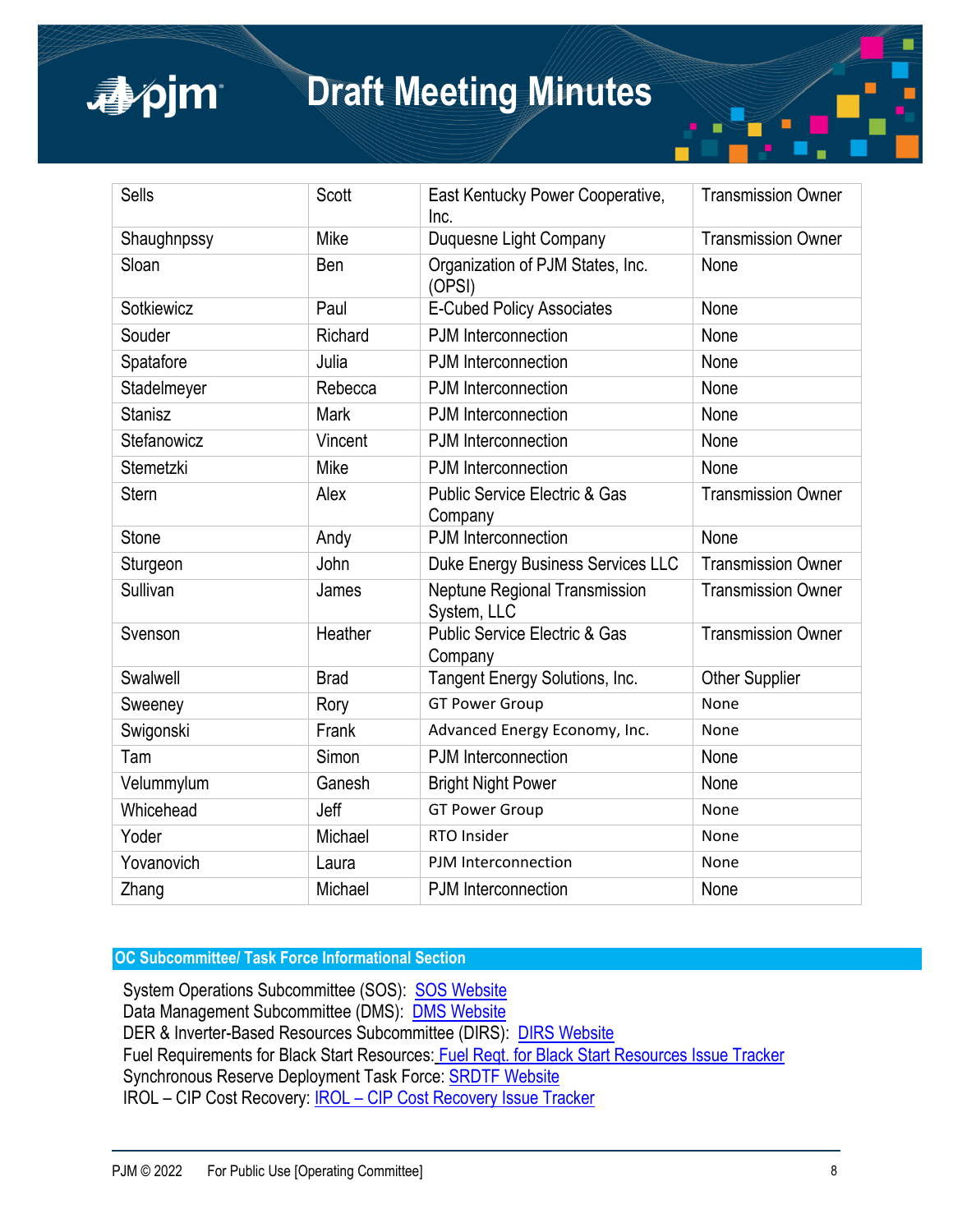| <b>Future Meeting Dates and Materials</b> |        |                                            | <b>Materials Due</b><br>8<br>to Secretary | <b>Materials</b><br><b>Published</b> |
|-------------------------------------------|--------|--------------------------------------------|-------------------------------------------|--------------------------------------|
| <b>Date</b>                               | Time   | Location                                   | 5 p.m.                                    | 4 p.m.                               |
| July 14, 2022                             | 9 a.m. | PJM Conference & Training Center and WebEx | July 1, 2022                              | July 7, 2022                         |
| August 11, 2022                           | 9 a.m. | PJM Conference & Training Center and WebEx | August 1, 2022                            | August 4, 2022                       |
| September 8, 2022                         | 9 a.m. | PJM Conference & Training Center and WebEx | August 29, 2022                           | September 1, 2022                    |
| October 7, 2022                           | 9 a.m. | PJM Conference & Training Center and WebEx | September 27, 2022                        | September 30, 2022                   |
| November 3, 2022                          | 9 a.m. | PJM Conference & Training Center and WebEx | October 24, 2022                          | October 27, 2022                     |
| December 8, 2022                          | 9 a.m. | PJM Conference & Training Center and WebEx | November 28, 2022                         | December 1, 2022                     |

Author: Jeffrey McLaughlin

■pim

#### **Antitrust:**

You may not discuss any topics that violate, or that might appear to violate, the antitrust laws including but not limited to agreements between or among competitors regarding prices, bid and offer practices, availability of service, product design, terms of sale, division of markets, allocation of customers or any other activity that might unreasonably restrain competition. If any of these items are discussed the chair will re-direct the conversation. If the conversation still persists, parties will be asked to leave the meeting or the meeting will be adjourned.

#### **Code of Conduct:**

As a mandatory condition of attendance at today's meeting, attendees agree to adhere to the PJM Code of Conduct as detailed in PJM Manual M-34 section 4.5, including, but not limited to, participants' responsibilities and rules regarding the dissemination of meeting discussion and materials. **Public Meetings/Media Participation:** 

Unless otherwise noted, PJM stakeholder meetings are open to the public and to members of the media. Members of the media are asked to announce their attendance at all PJM stakeholder meetings at the beginning of the meeting or at the point they join a meeting already in progress. Members of the Media are reminded that speakers at PJM meetings cannot be quoted without explicit permission from the speaker. PJM Members are reminded that "detailed transcriptional meeting notes" and white board notes from "brainstorming sessions" shall not be disseminated. Stakeholders are also not allowed to create audio, video or online recordings of PJM meetings. PJM may create audio, video or online recordings of stakeholder meetings for internal and training purposes, and your participation at such meetings indicates your consent to the same.

#### **Participant Identification in WebEx:**

When logging into the WebEx desktop client, please enter your real first and last name as well as a valid email address. Be sure to select the "call me" option. PJM support staff continuously monitors WebEx connections during stakeholder meetings. Anonymous users or those using false usernames or emails will be dropped from the teleconference.